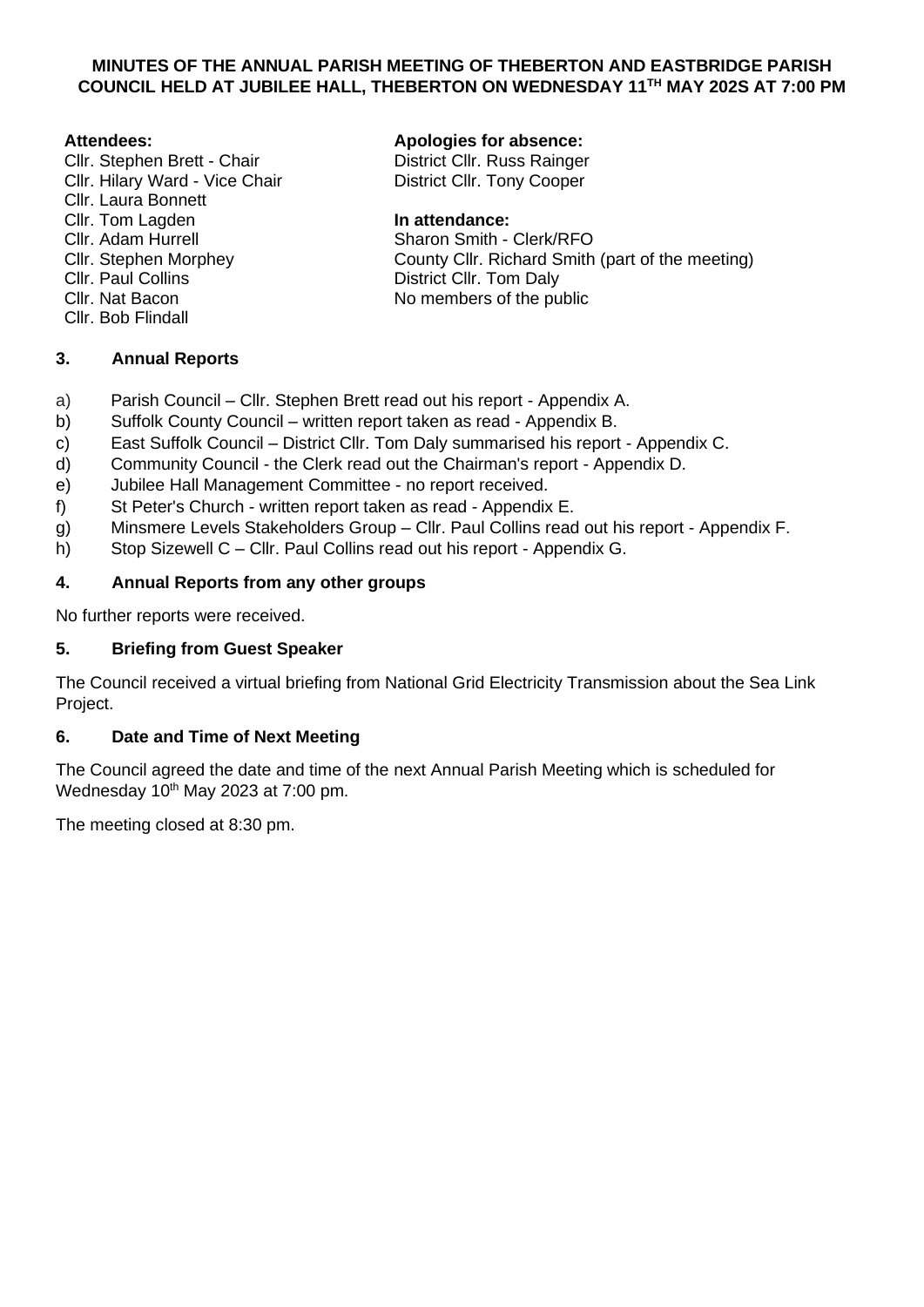# **Appendix A – Parish Council Chairman's Report**

## Introduction

- It has been another busy year for the Parish Council.
- We welcomed four new Councillors Adam, Laura, Tom and Bob.
- No increase was made to the precept for the coming year to support our community in these times of rising energy and food costs.

## Sizewell C

- The potential impact of the Sizewell C project on the parish has taken up much of the Council's time both within and outwith meetings.
- We continue to engage with Stop Sizewell C, the Anglian Energy Planning Alliance, neighbouring Parish Councils and EDF about the implications for the parish. Thanks to Cllr. Paul Collins for leading on this.
- During the year, we hosted two public meetings about EDF's proposals for a Pretty Road bridge and interventions for the B1122 which were big victories for the parish.
- A further public meeting will be held tomorrow to hear an EDF briefing on the Deed of Obligation and a revised Property Price Support Scheme. All are welcome to attend.
- We are striving to obtain the best mitigation and compensation for the parish if the Secretary of State grants approval of the DCO on 25<sup>th</sup> May.

## Playing Fields

- The Council continued to maintain and improve the recreational facilities in the parish.
- A petanque piste was created at Theberton playing field and a new basketball backboard and hoop has been purchased and will be installed shortly.
- A free oak tree was planted at Theberton to commemorate the Queen's Platinum Jubilee as part of the 'Treebilee' initiative. Thanks to Cllr. Laura Bonnett.
- Native hedgerow saplings were planted at Eastbridge and Theberton, courtesy of the Suffolk Tree Wardens. Thanks to Cllr. Nat Bacon and Cllr. Laura Bonnett.
- A new dog waste bin has been installed near Theberton playing field.
- A 'Talking Bench' will be installed in each playing field to encourage residents to speak to each other to tackle loneliness.

#### Eastbridge Burial Ground

- Repairs are ongoing to the storage shed, which is now watertight. Thanks to Cllr. Stephen Morphey.
- A new litter bin has been installed.

#### Other Initiatives

- Many of the parish roads were successfully designated as Quiet Lanes and the signage will be installed shortly.
- A dozen litter picking sets were purchased for community use.
- Dash Astro conducted an assessment for Dark Skies in the parish which, as expected, showed great results. Designating the area as a Dark Sky needs approval from the District Council but unfortunately they are not endorsing any community policies at this time. The Council intends to reapproach the District Council about this. District Cllr. Tom Daly said he will follow this up.

#### New Projects

• Platinum Heritage Trail – a working group of Councillors and members of the community are progressing plans to create a walking trail around the parish with information boards in various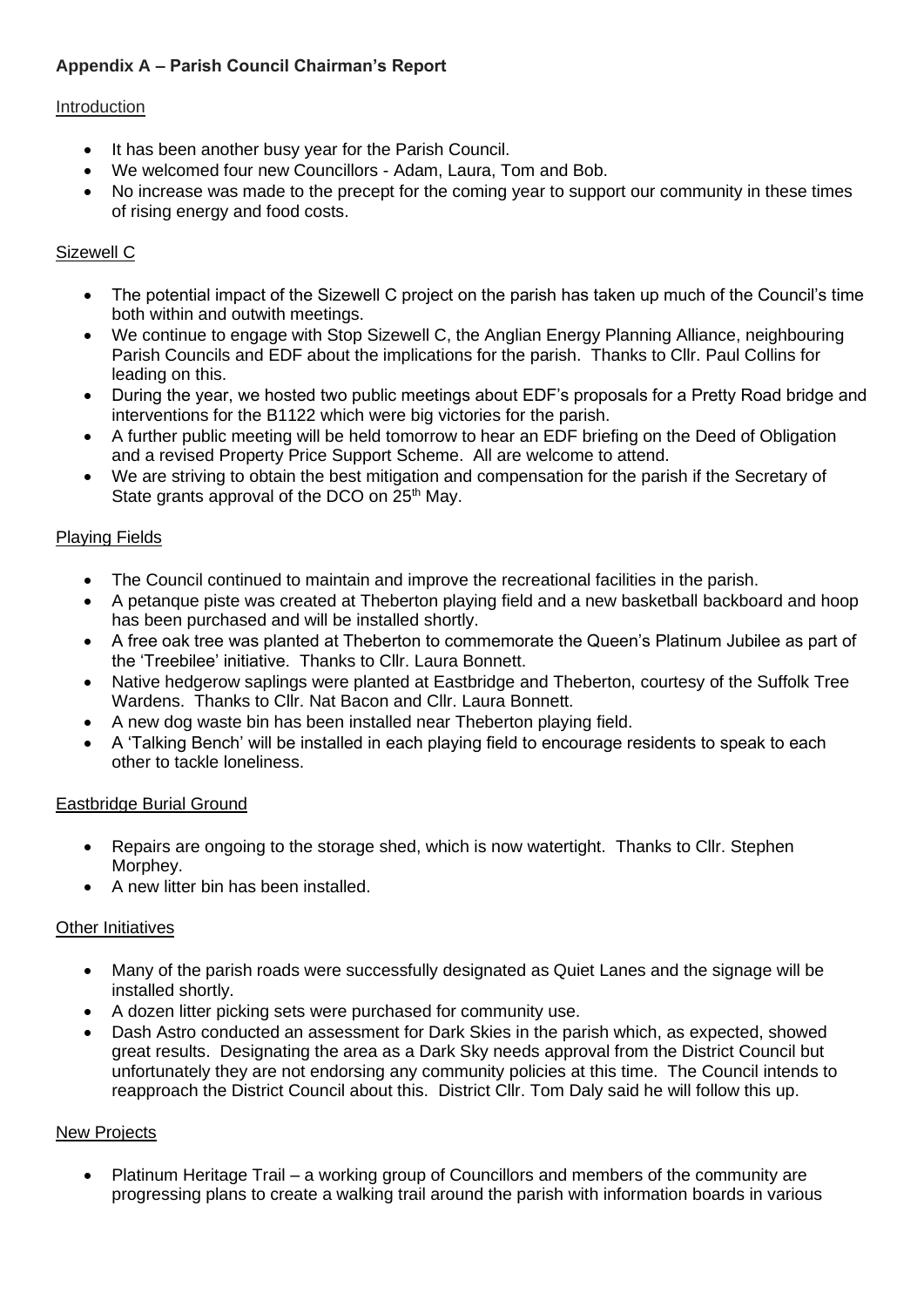locations celebrating the parish's heritage assets. To hear more about this exciting project, come along to the Queen's Platinum Jubilee celebrations at the Jubilee Hall during the bank holiday weekend.

- •
- Theberton Heritage Assets the Council has plans to restore the kissing gate to the footpath near the Theberton Lion and perhaps reinstate the old Jubilee well on Church Road, subject to obtaining the necessary permissions.
- Village Signs the gold inlay on both signs will be retouched and the landscaping around the Theberton sign will be improved.

## Thank You

Finally, I would like to say thank you to my fellow Councillors, our Clerk, our District and County Councillors, the Community Council and Hall Management Committee and to all who have volunteered their time and expertise in service of the community over the last year.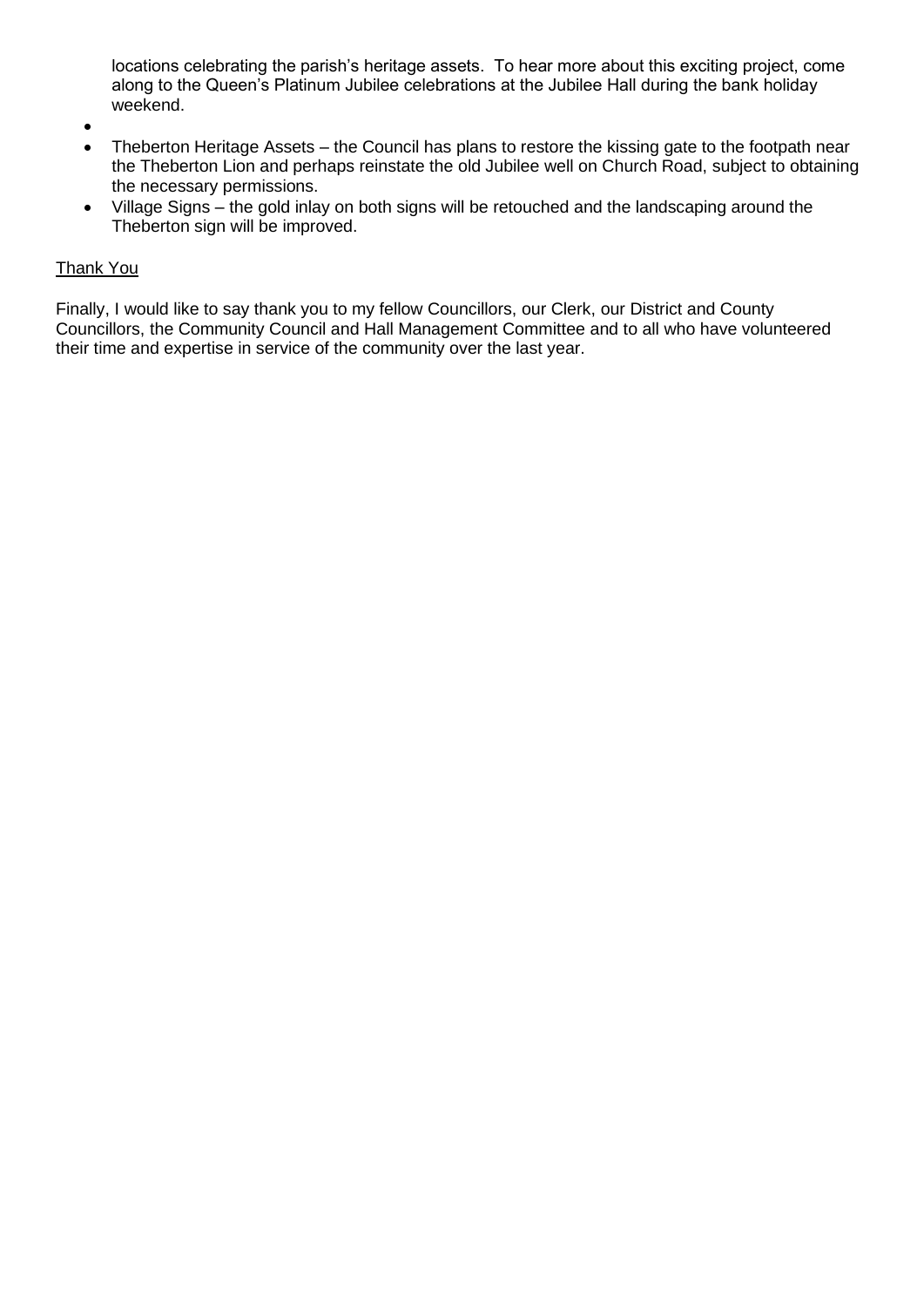## **Appendix B – Suffolk County Council Report**

The last year has been the second consecutive year severely affected by the Covid-19 virus, from which I suffered during November and December 2021.

In the main, County Council staff have been encouraged to work from home and to hold meetings via Microsoft Teams or Zoom. This edict has also applied to Councillors who have been discouraged from going into the County Council's headquarters, Endeavour House in Ipswich.

These restrictions are gradually being lifted and life is to some extent resuming some of its former character, with Councillors having unrestricted access to County buildings and staff being encouraged to come to the offices "two or three days a week". It seems to me, among other Councillors, that many staff are very reluctant to come back at all, as they have become used to the advantages of home working. I have criticised this reluctance, and wonder what is really happening to productivity levels. But politicians lack the power and authority to ask staff to work more often from the office as the decision lies with the Chief Executive, acting as 'Head of Paid Service'.

We have all become used to on-line meetings and, to be frank, sometimes they are useful, especially for short meetings which for participants avoids the need to travel. But I do not enjoy them because I prefer face-to-face contact, and especially looking Officers who are giving me advice straight in the eye. It may be shocking but Officers have been known not always to tell Councillors the whole truth! On-line meetings also lack a spontaneity, the ability to spark ideas off one another and to have conversations to one side of the meeting.

As Cabinet Member for Economic Development, Transport Strategy and Waste I do try to have my briefing sessions each month with Officers with all of us in the room at Endeavour House. This has been happening as much as it can, but has been somewhat scuppered by the large incidence of staff becoming infected by the Omicron variation of Covid. Even though their infection has usually resulted in mild symptoms, often little more than a nagging cough, they take a week or so before two consecutive negative test results can enable them to return to work. This is all frustrating, but totally necessary, of course.

The work of the County Council has continued despite everything. In February we approved a 3% increase in Council Tax at the budget-setting Council Meeting. The fact that the increase is considerably less than inflation is down to two main reasons – first, the County Council's careful financial monitoring and second, that we received more in grants from Central Government than we expected. In this financial year the County Council will spend £625 million. Yes, that is a large sum of money but three-quarters of it, that is £3 in every £4 that we spend, goes on our care services to a relatively small number of people in Suffolk such as those elderly people in care homes who cannot pay their own fees, individual care packages to help adults with disabilities and other mobility needs and to safeguard children against the ever-present risk of harm and abuse. None of this comes cheap, and I am pleased that when we are judged by external assessment bodies, we do score well. A baby 'P' or suchlike in Suffolk would necessitate spending on a huge scale to correct failings and I hope we never have to face such a dreadful scenario.

All other Council services have to be funded from the remaining 25%, and that is the main reason why available spending on our roads is so constrained. Almost all of us use our roads and we all know that they are not in the state that we would wish them to be. We do urgent maintenance, but the more routine tasks have to wait ever longer. That is one reason why we have borrowed £20 million which is now starting to be spent on two specific targeted areas – improving our pavements and tackling roadside and property flooding. This extra money will not solve all the problems, but it will make a considerable dent in the backlog of cases awaiting attention and action.

It is an honour for me to represent Blything Division – Saxmundham and the twelve parishes of Blythburgh, Bramfield, Darsham, Dunwich, Kelsale-cum-Carlton, Middleton, Theberton, Thorington, Walberswick, Wenhaston, Westleton and Yoxford. I try to attend as many Parish Council meetings as I can to give a report and to allow Parish Councillors and any parishioners present the opportunity to ask me questions. My contact details are widely disseminated and I always try to reply to emails as quickly as I can. I can't always promise to fix every person's problems, but I do try, and I feel I work well as part of a team with my Town and Parish Councils, and their Clerks, who are a first-rate body of people.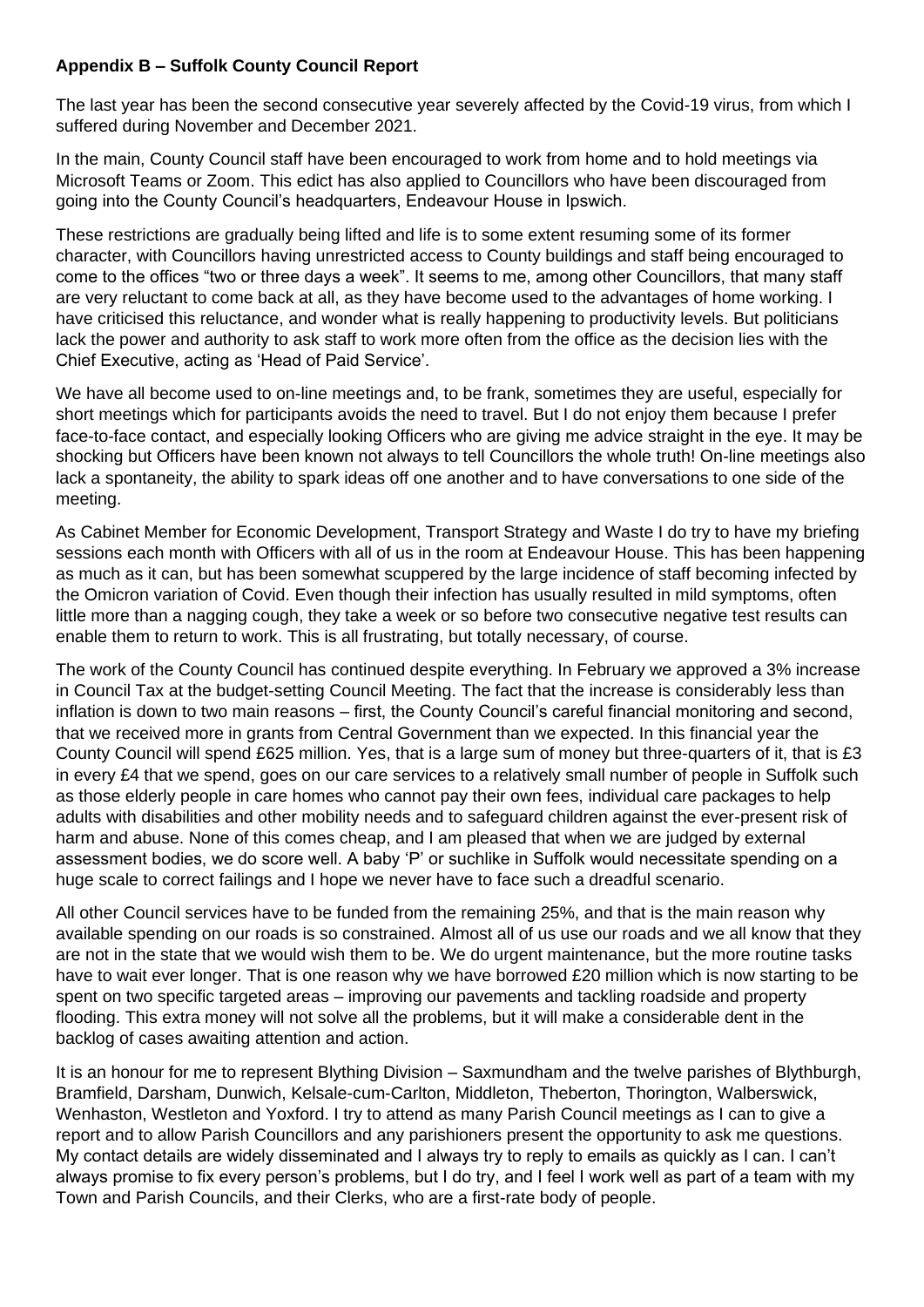My elected mandate was renewed a year ago and I have three further years to serve as your County Councillor, until May 2025. I will continue to try to serve you well and to do the best for you all, both individually and collectively.

County Cllr. Richard Smith, MVO May 2022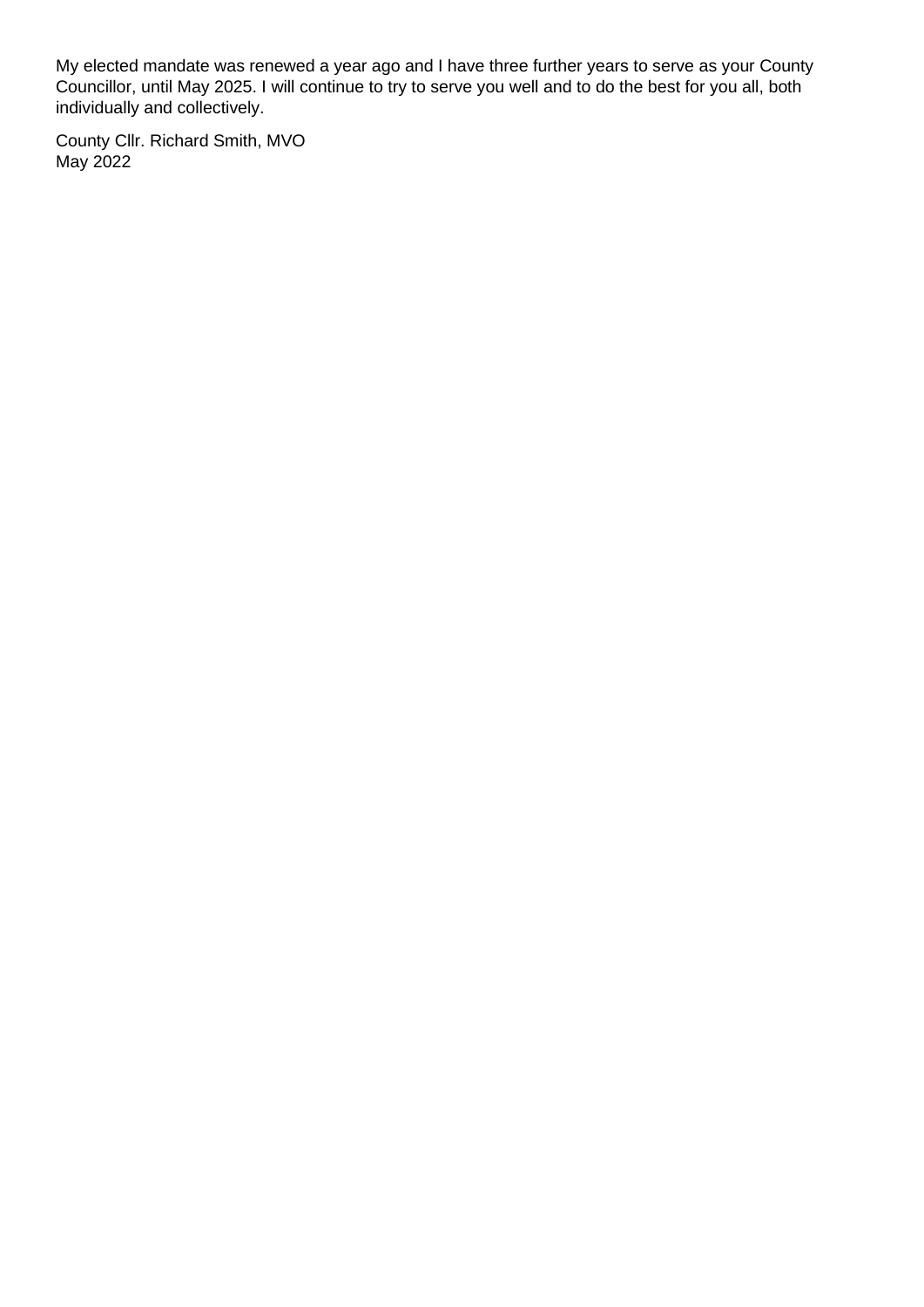## **Appendix C – East Suffolk Council Report**

East Suffolk Council is emerging from the impacts of the Covid 19 pandemic with a clear determination to ensure that its communities, residents, businesses and other stakeholders receive the services they want and need.

Central to this has been the delivery of clear outcomes based around the key priorities established in our Strategic Plan. There are five – Economy, Communities, Financial Sustainability, Digital and the Environment – each of which detail the areas which we believe matter most to us and to council tax-payers.

## **Economy Theme**

A key element of our economic approach is creating greater certainty for investors in East Suffolk and there are few better examples than the construction of tidal flood walls in Lowestoft as part of a scheme to protect 1500 homes and 825 businesses.

The town's East Point Pavilion is also being repurposed into an exciting community and events space and 72 contemporary beach huts are also under construction.

Meanwhile, further down the coast – and as part of ongoing investment in Felixstowe's South Seafront - a new iconic café has now been delivered and the new beach village is set to be built. We hosted last stage of 2021 Woman's Tour too, showcasing Felixstowe to international audiences and supported the three-day 'Felixfest' festival.

In 2021/22, we secured funding to support economic growth which includes £24.9m for Lowestoft from the Towns Fund programme and £8.3m to help deliver Freeport East. We were also responsible for distributing over £135 million in Covid-related Business Grants across the last two years to support local businesses which have been impacted by the pandemic. Meanwhile, our East Suffolk Towns initiative is boosting local economies – including a digital towns project to install free public WiFi in East Suffolk town centres and seafronts.

In a further boost to local areas, we collected £6.2m from developers as Community Infrastructure Levy payments and, as part of the funding that has been distributed, a new community centre for Framlingham has received £700,000. We also dealt with 5443 planning applications in 2021/22 ensuring the best possible built environment.

#### **Communities Theme**

Our East Suffolk Community Partnerships are delivering funding for schemes that local people want and need, including tackling social isolation and loneliness, employment projects, an ambassador programme in schools and a successful self-neglect and hoarding project led by Access Community Trust.

Meanwhile, all 55 East Suffolk Councillors have utilised an annual Enabling Communities budget of £7,500 and more than 130 projects have been funded in East Suffolk.

Housing delivery is a crucial element of our wider responsibilities and we completed 223 affordable homes this year. We have also supported 331 disabled facilities grants, achieved 164 homelessness preventions and housed 607 applicants from the housing register.

We are also helping people make safe and healthy decisions by inspecting food premises and 98% are now rated 3-5 in the district. In addition, we are also increasing participation in leisure activities, with 787,617 taking place this year.

#### **Financial Sustainability**

Managing our finances is critically important and in difficult times we delivered a balanced budget - an overall spend of £129 million committed to delivering essential services across 57 different service areas.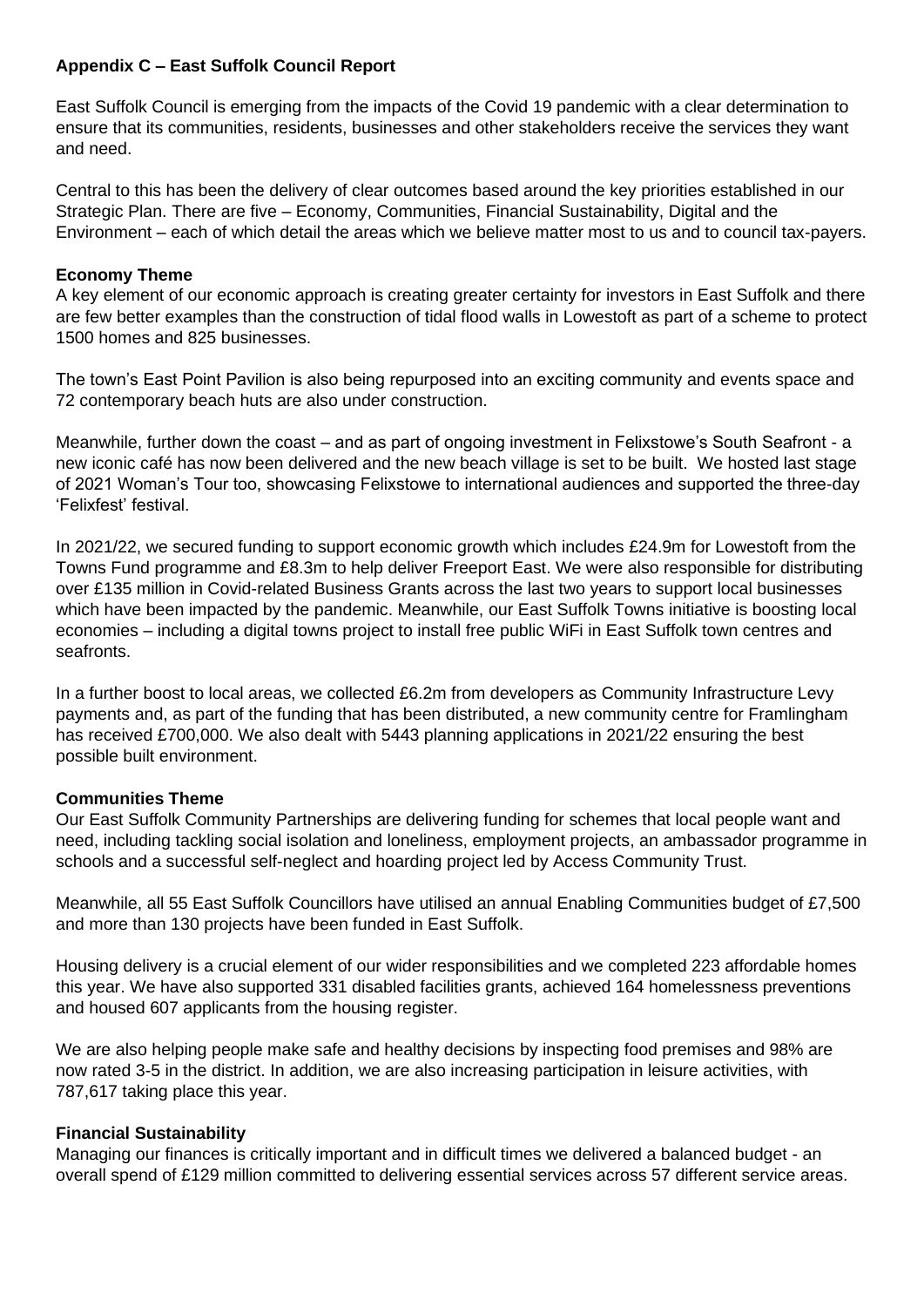We are also taking a dynamic and business-like approach to our operational services and we're creating a brand-new trading company called East Suffolk Services – a commitment to seek the best possible value for money for residents, businesses and all local stakeholders.

## **Digital Theme**

Digital Transformation helps us deliver services in different ways while also reducing unnecessary contact and protecting resources. This year, 81.6% of all one-off payment were made to us digitally. We are pleased with how well we support people online and our average customer rating is 4.3 (out of 5) stars. Over 90,000 e-forms were submitted and there were over 2.5 million website visitors.

Our GIS public mapping project is live, providing greater access to information about the area and we've designed and delivered a new website for Lowestoft Beach Hut Hire. Additionally we've delivered a range of digital solutions, including a full rollout of MS Teams, Telephone enhancements and hybrid broadcast of council meetings.

## **Environment Theme**

The environment is critically important, and we are working to achieve our Net Zero Carbon targets by 2030. Our carbon footprint of activities is down 18.9% and Solar PV systems across council assets have generated renewable energy avoiding approximately 38 tonnes of Co2 emissions.

We've also created 100 eco areas promoting biodiversity and supporting wildlife and 40.37% of waste goes to recycling, reuse and composting with the rest sent to energy plants. We are also delivering the Deben Fields scheme - 61 new properties, 42 of them affordable, using green technology to achieve 'Passivhaus' certification.

Meanwhile nine electric fleet vehicles are helping us avoid a further 10 tonnes of Co2 and we've reduced pesticide spraying by 145.

We're working closely with coastal communities to enable a climate resilient coast and (finally!) we also dealt with 883 noise complaints to help our residents enjoy our beautiful district in peace.

Cllr Tony Cooper Cllr Russ Rainger Cllr Tom Daly

Aldeburgh Leiston Ward - East Suffolk Council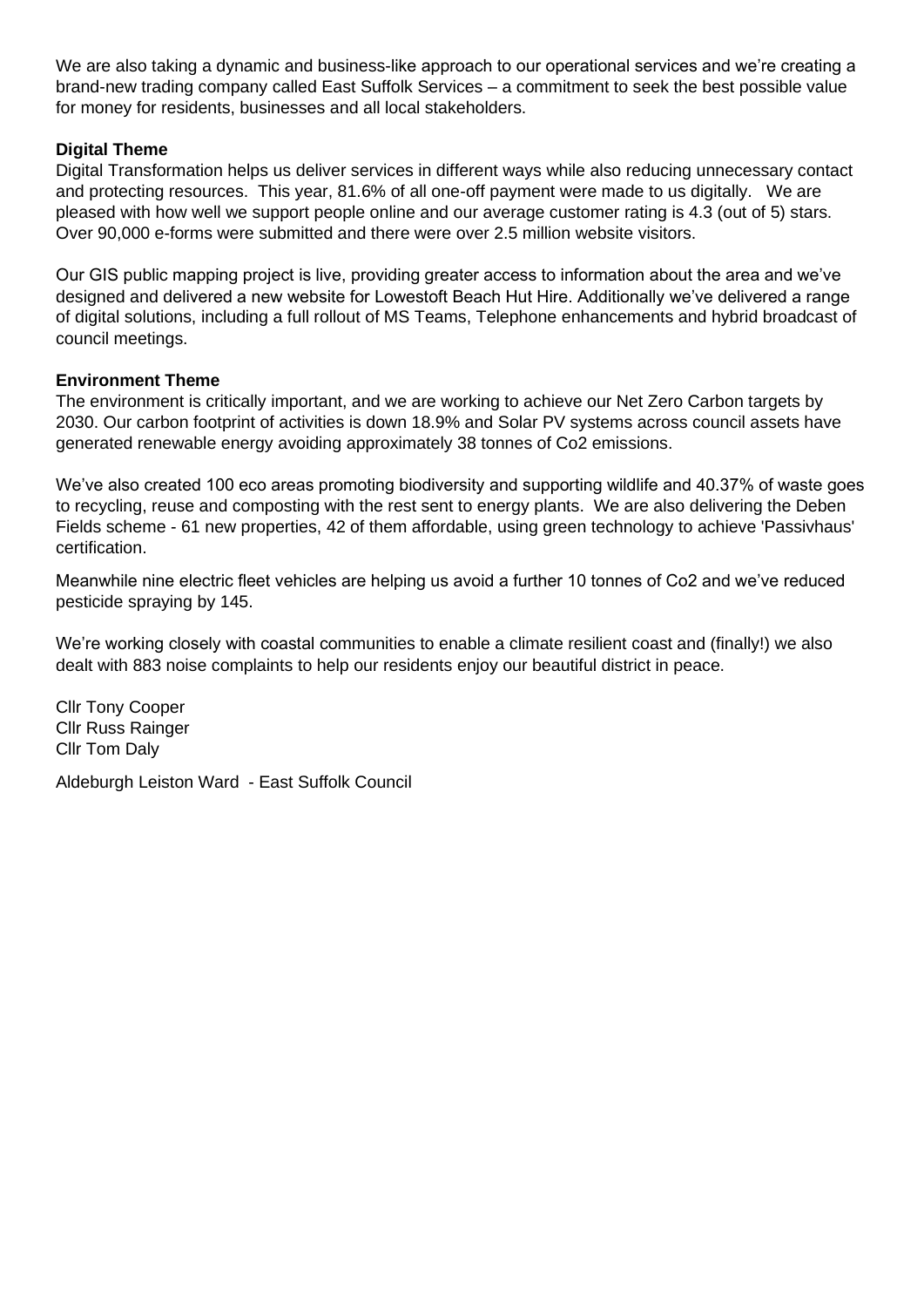## **Appendix D - Community Council Report**

The Community Council have been unable to organise many events due to the pandemic. We had the post covid BBQ last summer when lockdown restrictions were lifted. This was a great success and an opportunity for the villages to come together, after along period of isolation.

Subsequently we then went into another period of restriction and the Cheese and wine night had to be cancelled.

Since then we have not held any events. The hall has been open to some clubs and private functions.

The CC has welcomed 3 new members, Julie Nicholls, Chris Whitewick and Michelle Moulton.

Memorial benches have been installed. On the playing field in memory of Maurice Harper and by the hall in memory of John and Jennifer Raison.

The CC has planned a Jubilee celebration for the 5th June and the villages summer fun day, planned for the 18th June.

Hopefully we will have some more events planned for later this year.

**Regards** 

Steve Nicholls **Chair**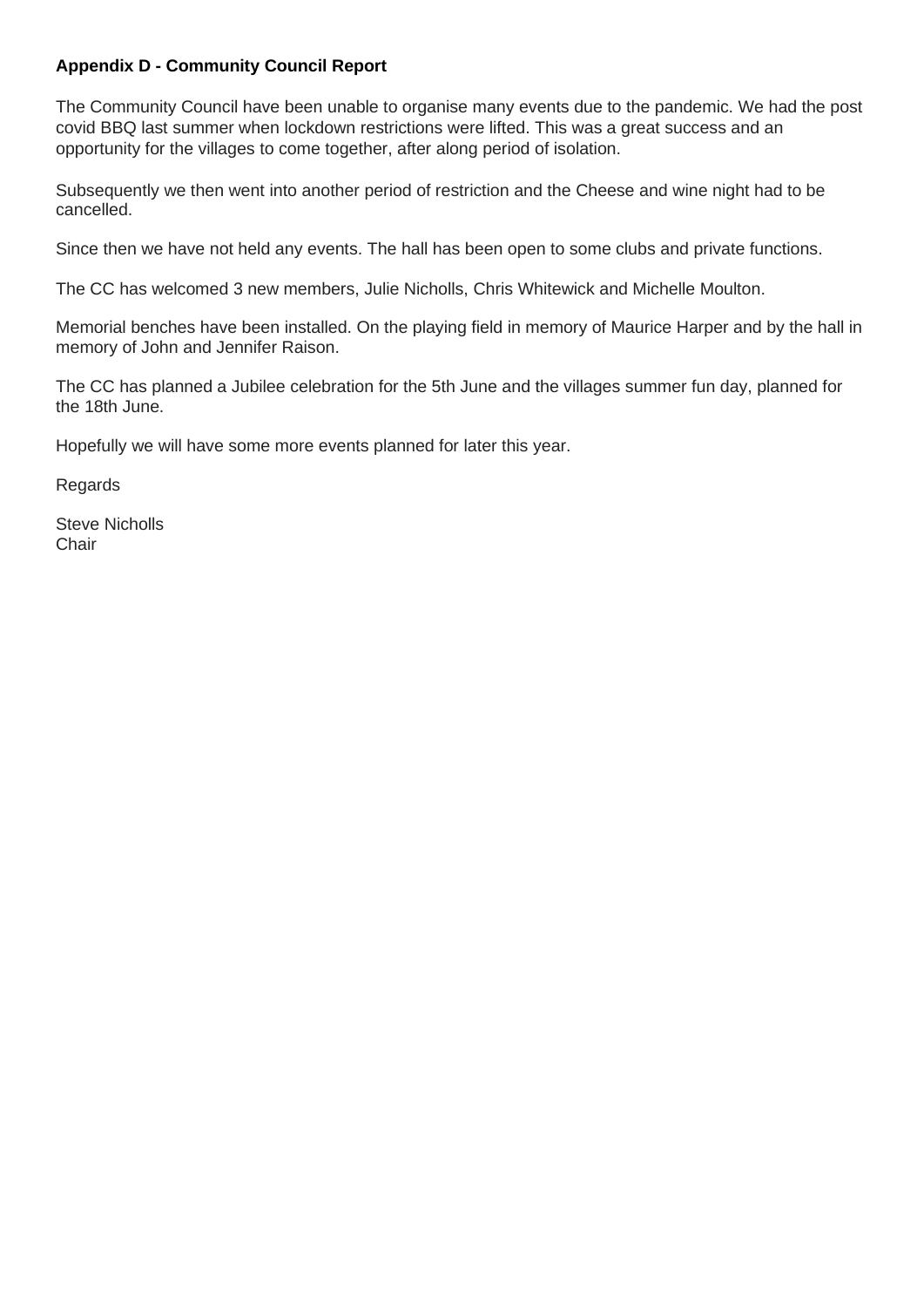## **Appendix E - St Peter's Church Report**

Following the end of restrictions, it is wonderful to have services in person in the church again. Technology meant that during lockdown we were able to worship together but a screen is not the same as being together.

Julia Brown continues to organise the ringing of the bells for half an hour before most services on Sunday and has a small enthusiastic band that makes this possible. If anyone would like to learn then please contact her or a churchwarden - you would be most welcome.

The PCC is about to embark on £50,000 of repairs and restoration. This is mainly pointing of the tower and repairs to the windows. The most noticeable involves the removal of the east window above the altar for conservation. This will take about 6 weeks.

The Annual Church Parochial meeting will be held in St Peter's church at 6pm on the 24th May. This meeting is to elect churchwardens, review the annual accounts and anything else that are issues in the village. All are welcome and if anyone would like to join the PCC then please let one of the churchwardens know.

The PCC is grateful for all the help that volunteers offer with cleaning, flowers, churchyard maintenance as well as supporting fund raising events.

Simon Ilett Churchwarden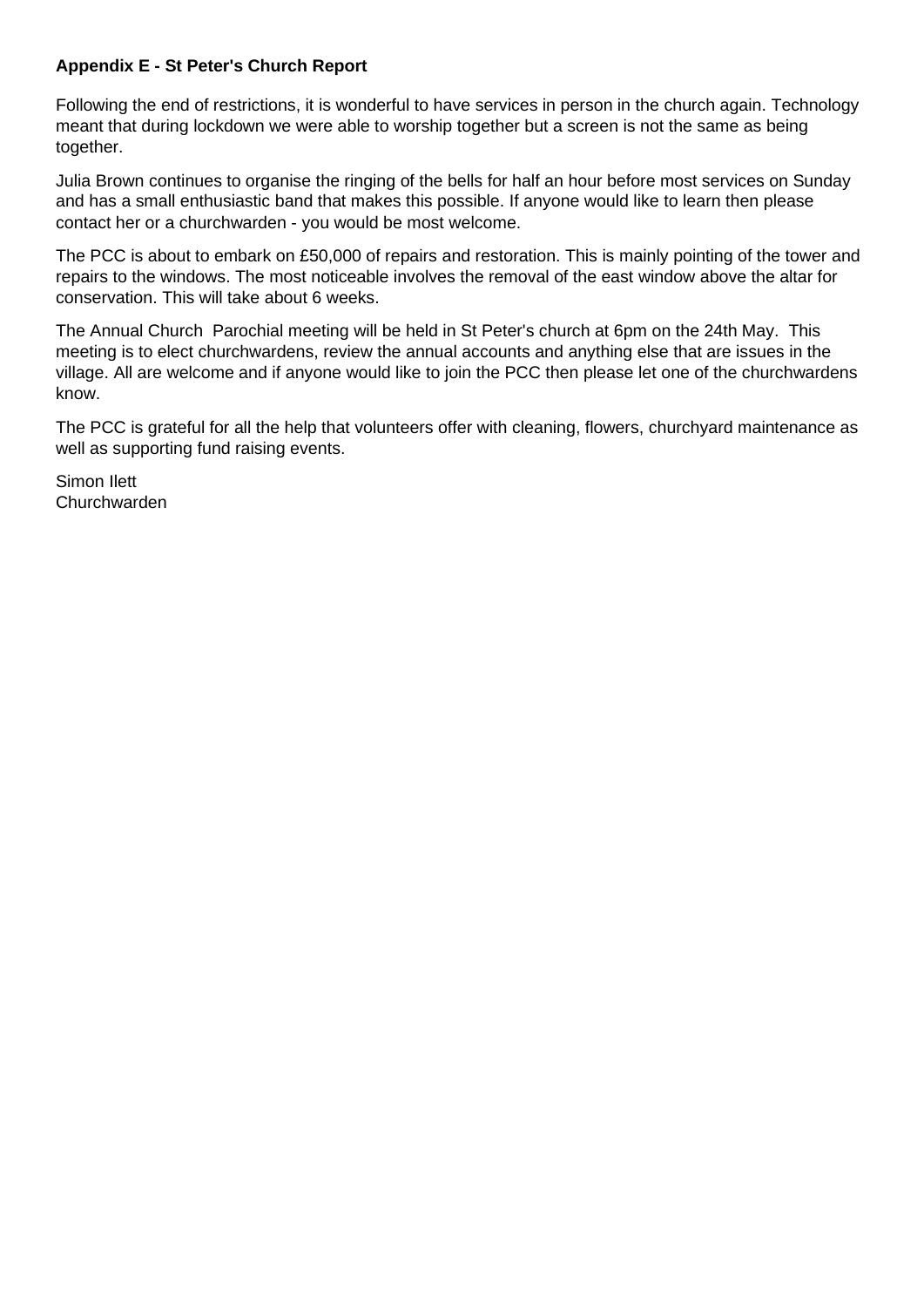## **Appendix F – Minsmere Levels Stakeholders Group Report**

The SZC DCO Examination has taken up a significant amount of time this year.

MLSG contributed to a number of the hearings on environmental, coastal and marsh impacts. We collaborated with two of Suffolk Coastal Friends of the Earth specialists on ground and surface water as well as with other organisations within Suffolk Coast Action for Resilience (SCAR) and Stop Sizewell C.

We were able to arrange expert advice from some academics in Northern Ireland, who specialise in coastal issues, and they were able to submit a report and comments to the Examining Authority in support of our concerns, questioning statements within the DCO application. Whilst most of the funding for these efforts came from Stop Sizewell C, both MLSG and the Alde and Ore Association also contributed towards costs.

As part of these efforts, we are immensely grateful to both Nick Scarr (an Engineer based in Aldeburgh) and Bill Parker (ex-head of Coastal Partnership East) for their efforts, help and advice throughout the DCO process and earlier, as without their expert opinions and reviews of the many technical reports and pronouncements by EDF, we would have been sorely tested.

We continue to contribute to SCAR, and this year attended SCAR's first face to face AGM in two years. Lord Deben (President SCAR) and Karen Thomas were speakers and Therese Coffey MP and Peter Aldous MP were both present at the meeting.

John Rea Price and Paul Collins Co-Secretaries MLSG